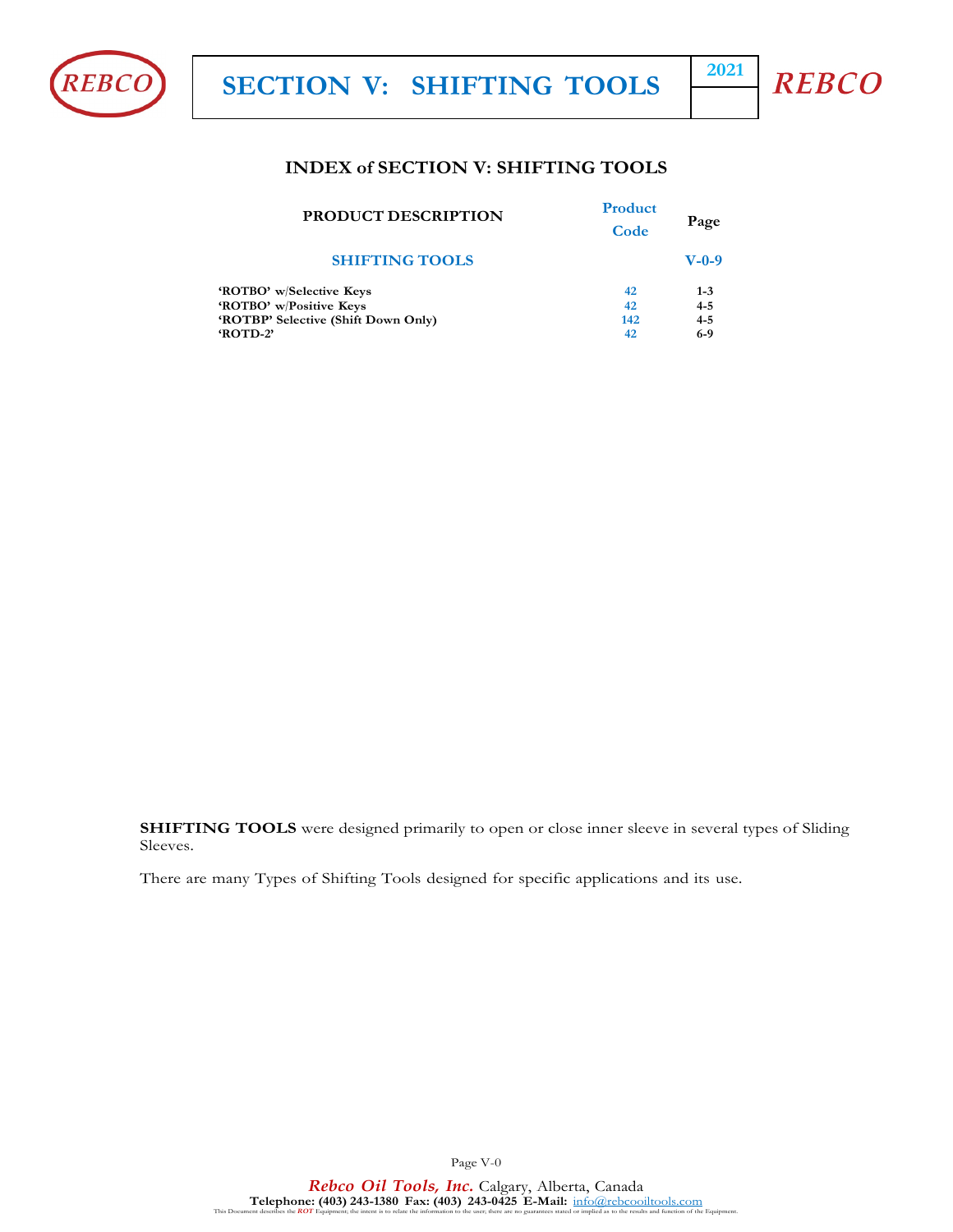



#### **Product Code: 42**

#### **Type 'ROTBO' Shifting Tool Assembly: 1.250" – 4.562"**

*Rebco* Type *'ROTBO'* Shifting Tool is used to move the inner sleeve of several types of Sliding Sleeves.

The **Alternate** (**Positive**) Keys are also available. These Keys are used for specific applications.



|                 | <b>SLEEVE SIZE</b>                      |                | 1.250"                   | 1.375"      | 1.500"        | 1.625"        |
|-----------------|-----------------------------------------|----------------|--------------------------|-------------|---------------|---------------|
|                 | <b>ASSEMBLY NUMBER</b>                  |                | 42012012500              | 42012013700 | 42012015000   | 42012016200   |
|                 |                                         |                |                          |             |               |               |
| <b>DET</b>      | PART NAME                               | QTT            | PART NO                  | PART NO     | PART NO       | PART NO       |
| $\mathbf{1}$    | <b>TOP SUB</b>                          | 1              |                          |             |               |               |
| $2*$            | <b>SET SCREW</b>                        | $\mathbf{1}$   |                          |             |               |               |
| 3               | <b>COLLET</b>                           | 1              |                          |             |               |               |
| $4 *$           | <b>SHEAR PIN</b>                        | $\mathbf{1}$   |                          |             |               |               |
| 5               | TOP KEY RETAINER                        | $\mathbf{1}$   |                          |             |               |               |
| 6               | <b>KEY</b>                              | $\overline{c}$ |                          |             |               |               |
| $7*$            | <b>SPRING</b>                           | $\overline{2}$ |                          |             |               |               |
| 8               | LOWER KEY RETAINER                      | $\mathbf{1}$   |                          |             |               |               |
| $\Omega$        | <b>BODY</b>                             | $\mathbf{1}$   |                          |             |               |               |
|                 | REDRESS KIT (* Included as part of Kit) |                |                          |             |               |               |
|                 |                                         |                | <b>ENGINEERING DATA:</b> |             |               |               |
|                 | KEYS EXPANDED - OD Min                  |                | 1.39"                    | 1.64"       | 1.63"         | 1.89"         |
| <b>BODY OD</b>  |                                         |                | 1.24"                    | 1.36"       | 1.42"         | 1.61"         |
| <b>LENGTH</b>   |                                         |                | 11.1"                    | 11.1"       | 12.4"         | 12.75"        |
| <b>MATERIAL</b> |                                         |                | Alloy                    | Alloy       | Alloy         | Alloy         |
|                 | PIN THREAD                              |                | $5/8" - 11$              | $5/8" - 11$ | $15/16" - 10$ | $15/16" - 10$ |
|                 | <b>FISHING NECK SIZE</b>                |                | 1.000"                   | 1.000"      | 1.187"        | 1.187"        |
|                 | WEIGHT lbs (kg)                         |                | 1.3(.59)                 | 2.3(1.04)   | 4.0(1.81)     | 4.5(2.04)     |
|                 | Ref: ALTERNATE (Positive) KEY           |                | 42004                    | 42005       | 42006         | 420180        |



|                 | <b>SLEEVE SIZE</b>                             |                | 1.710"                   | 1.781"        | 1.875"         | 2.125"        |
|-----------------|------------------------------------------------|----------------|--------------------------|---------------|----------------|---------------|
|                 | <b>ASSEMBLY NUMBER</b>                         |                | 42012017100              | 42012017800   | 42012018700    | 42012021200   |
|                 |                                                |                |                          |               |                |               |
| $DET$           | <b>PART NAME</b>                               | <b>QTY</b>     | <b>PART NO</b>           | PART NO       | <b>PART NO</b> | PART NO       |
| $\overline{1}$  | <b>TOP SUB</b>                                 | $\mathbf{1}$   |                          |               |                |               |
| $2*$            | <b>SET SCREW</b>                               | 1              |                          |               |                |               |
| 3               | <b>COLLET</b>                                  | 1              |                          |               |                |               |
| $4 *$           | <b>SHEAR PIN</b>                               | 1              |                          |               |                |               |
| 5               | TOP KEY RETAINER                               | 1              |                          |               |                |               |
| 6               | <b>KEY</b>                                     | $\overline{2}$ |                          |               |                |               |
| $7*$            | <b>SPRING</b>                                  | $\overline{2}$ |                          |               |                |               |
| 8               | LOWER KEY RETAINER                             | 1              |                          |               |                |               |
| $\overline{Q}$  | <b>BODY</b>                                    | $\mathbf{1}$   |                          |               |                |               |
|                 | <b>REDRESS KIT</b> (* Included as part of Kit) |                |                          |               |                |               |
|                 |                                                |                | <b>ENGINEERING DATA:</b> |               |                |               |
|                 | KEYS EXPANDED - OD Min                         |                | 2.11"                    | 2.08"         | 2.11"          | 2.49"         |
| <b>BODY OD</b>  |                                                |                | 1.69"                    | 1.75"         | 1.75"          | 1.97"         |
| <b>LENGTH</b>   |                                                |                | 12.75"                   | 12.75"        | 13.38"         | 13.3"         |
| <b>MATERIAL</b> |                                                |                | Alloy                    | Alloy         | Alloy          | Alloy         |
|                 | PIN THREAD                                     |                | $15/16" - 10$            | $15/16" - 10$ | $15/16" - 10$  | $15/16" - 10$ |
|                 | FISHING NECK SIZE                              |                | 1.187"                   | 1.375"        | 1.375"         | 1.375"        |
|                 | WEIGHT lbs (kg)                                |                | 4.7(2.13)                | 4.8(2.20)     | 5.0(2.77)      | 5.5(2.49)     |
|                 | Ref: <b>ALTERNATE</b> (Positive) KEY           |                | 42007                    | 420137        | 4201153        | 4201388       |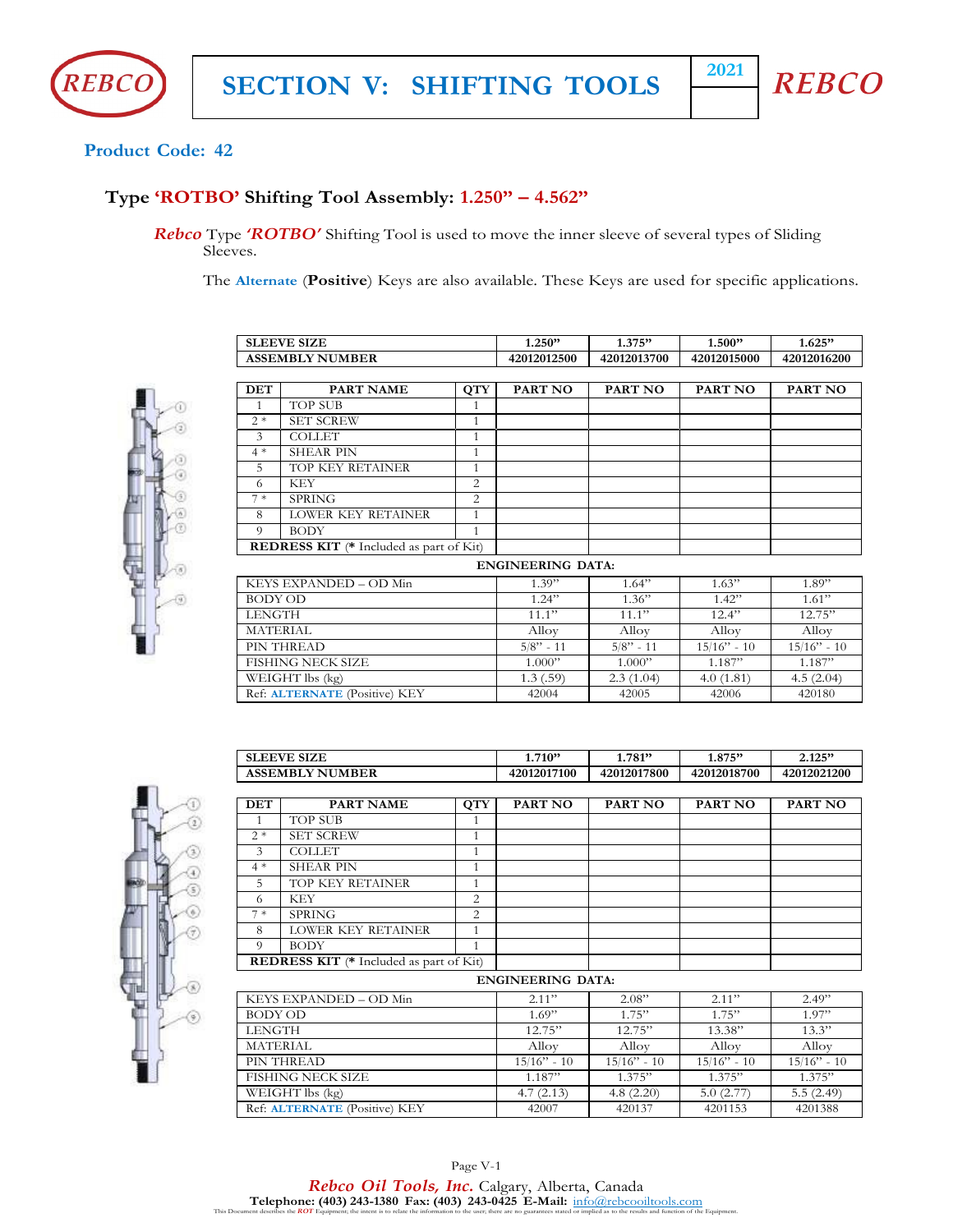



# **Type 'ROTBO' Shifting Tool Assembly: Continued**



|                 | <b>SLEEVE SIZE</b>                             |                  | 2.188"                   | 2.313"        | 2.562"        | 2.750"        |
|-----------------|------------------------------------------------|------------------|--------------------------|---------------|---------------|---------------|
|                 | <b>ASSEMBLY NUMBER</b>                         |                  | 42012021800              | 42012023100   | 42012025600   | 42012027500   |
|                 |                                                |                  |                          |               |               |               |
| <b>DET</b>      | <b>PART NAME</b>                               | $Q\overline{TY}$ | PART NO                  | PART NO       | PART NO       | PART NO       |
| 1               | <b>TOP SUB</b>                                 | 1                |                          |               |               |               |
| $2*$            | <b>SET SCREW</b>                               | 1                |                          |               |               |               |
| 3               | <b>COLLET</b>                                  | 1                |                          |               |               |               |
| $4 *$           | <b>SHEAR PIN</b>                               | 1                |                          |               |               |               |
| 5               | TOP KEY RETAINER                               | $\mathbf{1}$     |                          |               |               |               |
| 6               | <b>KEY</b>                                     | 2                |                          |               |               |               |
| $7*$            | <b>SPRING</b>                                  | 2                |                          |               |               |               |
| 8               | LOWER KEY RETAINER                             | $\mathbf{1}$     |                          |               |               |               |
| 9               | <b>BODY</b>                                    | $\mathbf{1}$     |                          |               |               |               |
|                 | <b>REDRESS KIT</b> (* Included as part of Kit) |                  |                          |               |               |               |
|                 |                                                |                  | <b>ENGINEERING DATA:</b> |               |               |               |
|                 | KEYS EXPANDED - OD Min                         |                  | 2.59"                    | 2.59"         | 2.96"         | 3.02"         |
| <b>BODY OD</b>  |                                                |                  | 2.17"                    | 2.17"         | 2.53"         | 2.71"         |
| <b>LENGTH</b>   |                                                |                  | 13.94"                   | 13.94"        | 13.94"        | 14.19         |
| <b>MATERIAL</b> |                                                |                  | Alloy                    | Alloy         | Alloy         | Alloy         |
|                 | PIN THREAD                                     |                  | $15/16" - 10$            | $15/16" - 10$ | $15/16" - 10$ | $11/16" - 10$ |
|                 | <b>FISHING NECK SIZE</b>                       |                  | 1.750"                   | 1.750"        | 1.750"        | 2.313"        |
|                 | WEIGHT lbs (kg)                                |                  | 7.3(3.31)                | 7.60(3.45)    | 9.00(4.08)    | 14.0(6.35)    |
|                 | Ref: ALTERNATE (Positive) KEY                  |                  | 42008                    | 4201146       | 42003         | 420151        |



|                 | <b>ASSEMBLY NUMBER</b>                         |                  | 42012028100              | 42012033100   | 42012036800   | 42012037500   |
|-----------------|------------------------------------------------|------------------|--------------------------|---------------|---------------|---------------|
|                 |                                                |                  |                          |               |               |               |
| <b>DET</b>      | PART NAME                                      | $Q\overline{TY}$ | PART NO                  | PART NO       | PART NO       | PART NO       |
| $\mathbf{1}$    | <b>TOP SUB</b>                                 | 1                |                          |               |               |               |
| $2*$            | <b>SET SCREW</b>                               | 1                |                          |               |               |               |
| 3               | <b>COLLET</b>                                  | 1                |                          |               |               |               |
| $4 *$           | <b>SHEAR PIN</b>                               | 1                |                          |               |               |               |
| 5               | TOP KEY RETAINER                               | 1                |                          |               |               |               |
| 6               | <b>KEY</b>                                     | $\overline{c}$   |                          |               |               |               |
| $7*$            | <b>SPRING</b>                                  | 2                |                          |               |               |               |
| 8               | <b>LOWER KEY RETAINER</b>                      | 1                |                          |               |               |               |
| 9               | <b>BODY</b>                                    | 1                |                          |               |               |               |
|                 | <b>REDRESS KIT</b> (* Included as part of Kit) |                  |                          |               |               |               |
|                 |                                                |                  | <b>ENGINEERING DATA:</b> |               |               |               |
|                 | KEYS EXPANDED - OD Min                         |                  | 3.02"                    | 3.62"         | 4.07"         | 4.15"         |
| <b>BODY OD</b>  |                                                |                  | 2.71"                    | 3.25"         | 3.66"         | 3.67"         |
| <b>LENGTH</b>   |                                                |                  | 14.19"                   | 16.19"        | 14.86"        | 14.86"        |
| <b>MATERIAL</b> |                                                |                  | Alloy                    | Alloy         | Alloy         | Alloy         |
|                 | PIN THREAD                                     |                  | $11/16" - 10$            | $11/16" - 10$ | $11/16" - 10$ | $11/16" - 10$ |
|                 | <b>FISHING NECK SIZE</b>                       |                  | 2.313"                   | 2.313"        | 3.125"        | 3.125"        |
|                 | WEIGHT lbs (kg)                                |                  | 14.0(6.35)               | 16.3(7.39)    | 25.1 (11.39)  | 25.3(11.5)    |
|                 | Ref: <b>ALTERNATE</b> (Positive) KEY           |                  | 4201349                  | 42009         | 42002         | 420010        |

**SLEEVE SIZE 2.813" 3.313" 3.688" 3.750"**

**NOTE**: Ordering Type *'ROTBO'* Shifting Tool Assembly with **POSITIVE** (**Alternate**) Keys, please specify

Page V-2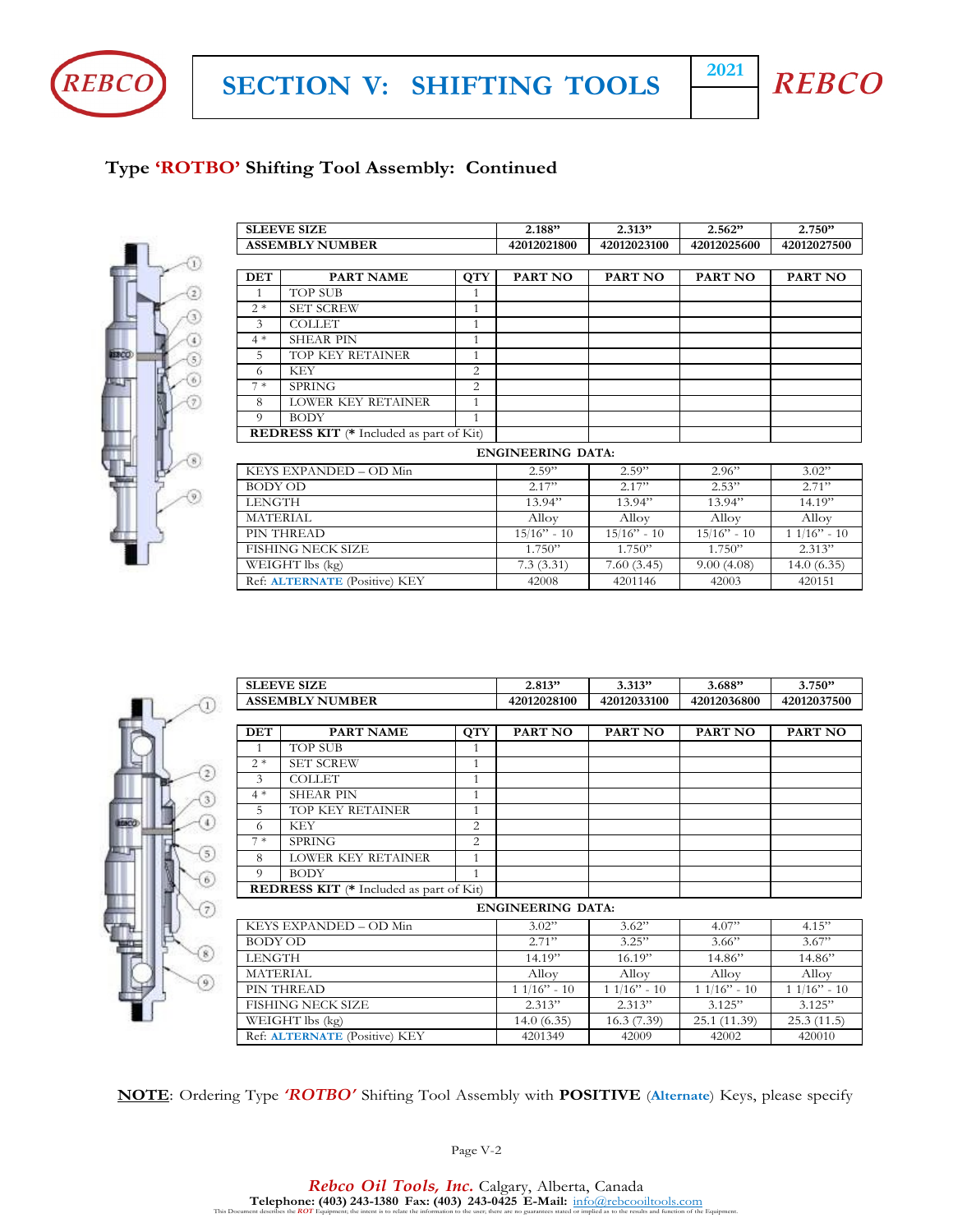



# **Type 'ROTBO' Shifting Tool Assembly: Continued**



|                 | <b>SLEEVE SIZE</b>                             |                | 3.813"                   | 4.313"        | 4.562"        |
|-----------------|------------------------------------------------|----------------|--------------------------|---------------|---------------|
|                 | <b>ASSEMBLY NUMBER</b>                         |                | 42012038100              | 42012043100   | 42012045600   |
|                 |                                                |                |                          |               |               |
| <b>DET</b>      | <b>PART NAME</b>                               | <b>QTY</b>     | PART NO                  | PART NO       | PART NO       |
| $\overline{1}$  | <b>TOP SUB</b>                                 | 1              |                          |               |               |
| $2*$            | <b>SET SCREW</b>                               | $\mathbf{1}$   |                          |               |               |
| $\mathfrak{Z}$  | <b>COLLET</b>                                  | 1              |                          |               |               |
| $4 *$           | <b>SHEAR PIN</b>                               | 1              |                          |               |               |
| 5               | TOP KEY RETAINER                               | $\mathbf{1}$   |                          |               |               |
| 6               | <b>KEY</b>                                     | 2              |                          |               |               |
| $7*$            | <b>SPRING</b>                                  | $\overline{2}$ |                          |               |               |
| 8               | LOWER KEY RETAINER                             | 1              |                          |               |               |
| 9               | <b>BODY</b>                                    | $\mathbf{1}$   |                          |               |               |
|                 | <b>REDRESS KIT</b> (* Included as part of Kit) |                |                          |               |               |
|                 |                                                |                | <b>ENGINEERING DATA:</b> |               |               |
|                 | KEYS EXPANDED - OD Min                         |                | 4.12"                    | 4.84"         | 4.93"         |
| <b>BODY OD</b>  |                                                |                | 3.75"                    | 4.25"         | 4.52"         |
| LENGTH          |                                                |                | 14.86"                   | 17.25"        | 17.38"        |
| <b>MATERIAL</b> |                                                |                | Alloy                    | Alloy         | Alloy         |
|                 | PIN THREAD                                     |                | $11/16" - 10$            | $11/16" - 10$ | $11/16" - 10$ |
|                 | FISHING NECK SIZE                              |                | 3.125"                   | 2.313"        | 3.125"        |
|                 | WEIGHT lbs (kg)                                |                | 26.0 (11.79)             | 30.9(14.05)   | 30.6 (13.88)  |
|                 | Ref: <b>ALTERNATE</b> (Positive) KEY           |                | 42001                    | 420011        | 4201451       |

## **New Type 'ROTBO' Shifting Tool Assembly: 3.437" – 3.562"**

*Rebco* Type *'ROTBO'* Shifting Tool is a new version of the **'ROTBO'** Shifting Tool. The difference is that the Keys are expanded with an aid of Coil Springs.



|                       |                 | <b>SLEEVE SIZE</b>                             |                          |                |               | 3.437" / 3.562" |                      |
|-----------------------|-----------------|------------------------------------------------|--------------------------|----------------|---------------|-----------------|----------------------|
|                       |                 | <b>ASSEMBLY</b>                                | Selective                |                | 420120242     |                 |                      |
|                       |                 | <b>NUMBER</b>                                  | Positive                 |                |               | 420120278       |                      |
|                       |                 |                                                |                          |                |               |                 |                      |
|                       | <b>DET</b>      |                                                | <b>PART NAME</b>         | <b>QTY</b>     | PART NO       |                 |                      |
| Э                     | $\mathbf{1}$    | <b>TOP SUB</b>                                 |                          | $\mathbf{1}$   |               |                 |                      |
|                       | $2*$            | <b>SET SCREW</b>                               |                          | $\mathbf{1}$   |               |                 |                      |
|                       | $3*$            | <b>SHEAR PIN</b>                               |                          | $\mathbf{1}$   |               |                 |                      |
|                       | $4 *$           | <b>SET SCREW</b>                               |                          | $\overline{c}$ |               |                 |                      |
| ίä.                   | 5               | TOP KEY RETAINER                               |                          | $\mathbf{1}$   |               |                 |                      |
|                       | $6*$            | <b>SPRING</b>                                  |                          | $\overline{4}$ |               |                 |                      |
|                       | 7               | <b>KEY</b>                                     |                          | 2              |               |                 |                      |
|                       | 8               | <b>CYLINDER</b>                                |                          | $\mathbf{1}$   |               |                 |                      |
|                       | 9               | LOWER KEY RETAINER                             |                          | $\mathbf{1}$   |               |                 |                      |
| GC.                   | 10              | <b>RETAINER</b>                                |                          | $\mathbf{1}$   |               |                 |                      |
|                       | $11*$           | <b>SET SCREW</b>                               |                          | $\overline{2}$ |               |                 |                      |
| 9                     | 12              | <b>BODY</b>                                    |                          | $\mathbf{1}$   |               |                 |                      |
| Q0)                   |                 | <b>REDRESS KIT</b> (* Included as part of Kit) |                          |                |               |                 |                      |
| (H)                   |                 |                                                | <b>ENGINEERING DATA:</b> |                |               |                 |                      |
|                       |                 | KEYS EXPANDED - OD Min                         |                          |                | 4.08"         | 4.08"           |                      |
| (12)                  | <b>BODY OD</b>  |                                                |                          |                | 3.41"         | 3.41"           |                      |
|                       | <b>LENGTH</b>   |                                                |                          |                | 15.2"         | 15.2"           |                      |
|                       | <b>MATERIAL</b> |                                                |                          |                | Alloy         | Alloy           |                      |
|                       |                 | PIN THREAD                                     |                          |                | $11/16" - 10$ | $11/16" - 10$   |                      |
| <b>Selective Keys</b> |                 | <b>FISHING NECK SIZE</b>                       |                          |                | 2.313"        | 2.313"          | <b>Positive Keys</b> |
|                       |                 | WEIGHT lbs (kg)                                |                          |                | 18.7(8.5)     | 18.7(8.5)       |                      |



Page V-3

*Rebco Oil Tools, Inc.* Calgary, Alberta, Canada **Telephone: (403) 243-1380 Fax: (403) 243-0425 E-Mail:**  $\underline{\inf_{0@\text{re}bcooiltools.com}}$ <br>This Document describes the *ROT* Equipment; the intent is to relate the information to the user; there are no guarantees stated or implied as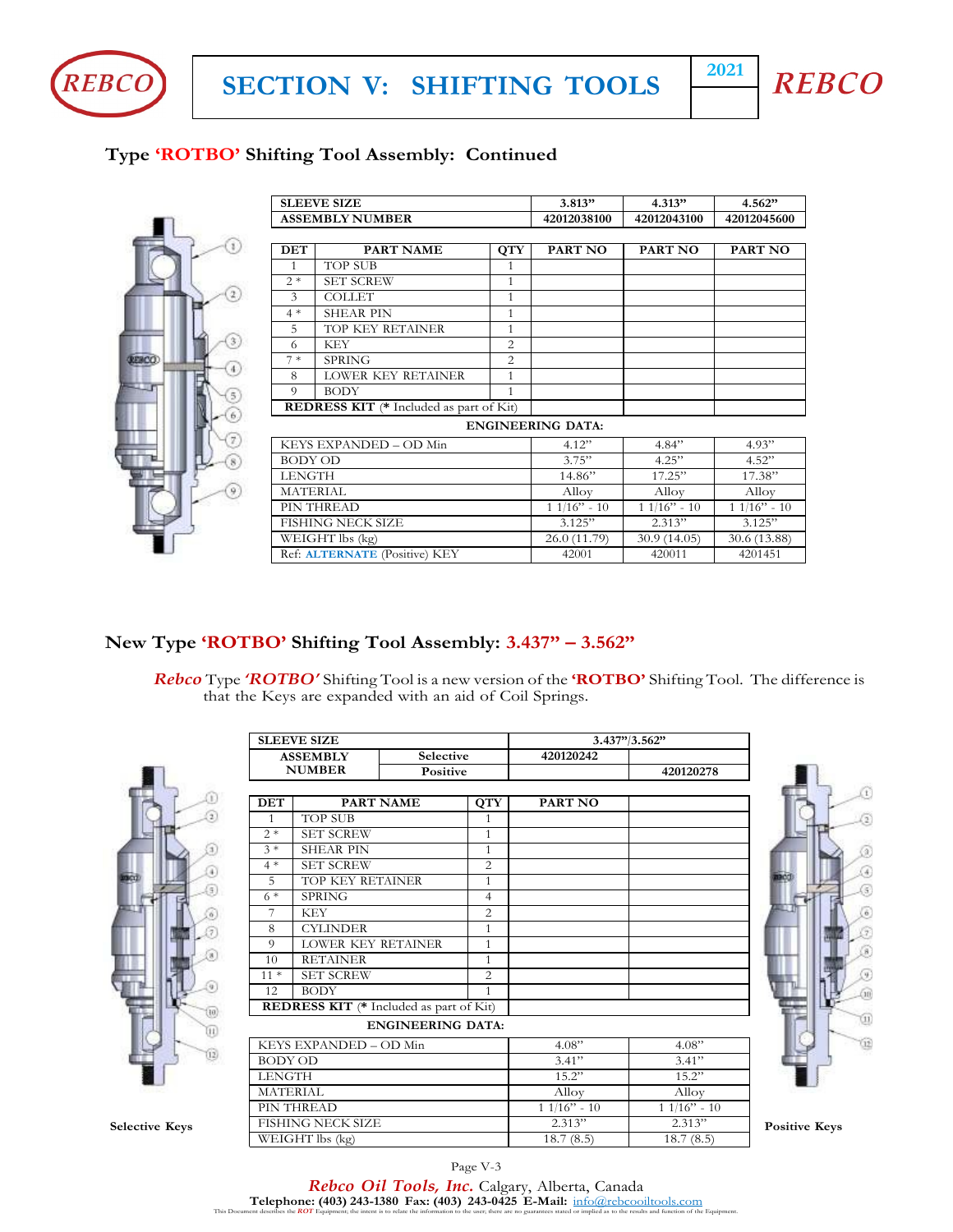



#### **Product Code: 142**

## **Type 'ROTBP' Selective Positioning Tool Assembly: 2" – 4 1/2"**

*Rebco* Type *'ROTBP'* Selective Positioning Tool is designed to select and downshift only, several types of Sliding Sleeves. The tool is made selective by the feature of the lower section.

Type *'ROTBP'* Selective Positioning Tool has a trip design that holds the shifting keys retracted. This feature allows the Tool to pass through the Sliding Sleeve that is not required to be shifted.

| <b>SLEEVE SIZE</b><br>2.313"<br>2.750"<br>2.813"<br>1.875"<br>142011123100<br>142011118700<br>142011127500<br>142011128100<br><b>ASSEMBLY NUMBER</b> | <b>NOMINAL SIZE</b> | $\rightarrow$ | 1/2" | 2" | 2, 2 |
|------------------------------------------------------------------------------------------------------------------------------------------------------|---------------------|---------------|------|----|------|
|                                                                                                                                                      |                     |               |      |    |      |
|                                                                                                                                                      |                     |               |      |    |      |

| $\odot$               |
|-----------------------|
| D)                    |
| 3<br>$^{(4)}$         |
| 5)                    |
| 6)                    |
| 8                     |
| 10)                   |
| $^{\rm (ii)}$<br>(12) |
| (13)                  |

| <b>DET</b>      |                          | <b>PART NAME</b>                               | <b>OTY</b>     | PART NO                  | PART NO       | <b>PART NO</b> | PART NO       |
|-----------------|--------------------------|------------------------------------------------|----------------|--------------------------|---------------|----------------|---------------|
| $\mathbf{1}$    | <b>FISHING NECK</b>      |                                                | 1              |                          |               |                |               |
| $\overline{c}$  |                          | <b>UPPER KEY RETAINER</b>                      | $\mathbf{1}$   |                          |               |                |               |
| $\overline{3}$  | <b>KEY</b>               |                                                | $\overline{c}$ |                          |               |                |               |
| $4 *$           | <b>KEY SPRING</b>        |                                                | $\overline{2}$ |                          |               |                |               |
| 5               |                          | <b>LOWER KEY RETAINER</b>                      | 1              |                          |               |                |               |
| $6*$            | <b>SET SCREW</b>         |                                                | $\mathbf{1}$   |                          |               |                |               |
| 7               | <b>SPRING</b>            |                                                | 1              |                          |               |                |               |
| 8               |                          | <b>SPRING HOUSING</b>                          | 1              |                          |               |                |               |
| 9               | <b>DOG RETAINER</b>      |                                                | $\mathbf{1}$   |                          |               |                |               |
| 10              | <b>SPRING</b>            |                                                | $\mathbf{1}$   |                          |               |                |               |
| $11*$           | <b>SPLIT RING</b>        |                                                | 2              |                          |               |                |               |
| 12              | <b>LOCATOR DOG</b>       |                                                | $\overline{2}$ |                          |               |                |               |
| 13              | <b>MAIN MANDREL</b>      |                                                | 1              |                          |               |                |               |
|                 |                          | <b>REDRESS KIT</b> (* Included as part of Kit) |                |                          |               |                |               |
|                 |                          |                                                |                | <b>ENGINEERING DATA:</b> |               |                |               |
|                 |                          | KEYS EXPANDED - OD Min                         |                | 1.94"                    | 2.37"         | 2.84"          | 3.01          |
|                 |                          | LOCATOR DOG - MAX. OD                          |                | 1.97"                    | 2.40"         | 2.84"          | 2.90"         |
| <b>BODY OD</b>  |                          |                                                |                | 1.75"                    | 2.18"         | 2.72"          | 2.72"         |
| <b>LENGTH</b>   |                          |                                                |                | 18.31"                   | 18.94"        | 18.94"         | 18.94"        |
| <b>MATERIAL</b> |                          |                                                |                | Alloy                    | Alloy         | Alloy          | Alloy         |
|                 | PIN THREAD               |                                                |                | $15/16$ " - 10           | $15/16"$ - 10 | $11/16" - 10$  | $11/16" - 10$ |
|                 | <b>FISHING NECK SIZE</b> |                                                |                | 1.375"                   | 1.750"        | 2.313''        | 2.313"        |
|                 |                          | <b>BOTTOM THREAD CONNECTION</b>                |                | $15/16" - 10$            | $15/16" - 10$ | $11/16" - 10$  | $11/16" - 10$ |
|                 | WEIGHT lbs (kg)          |                                                |                | 8.2(3.72)                | 11.6(5.26)    | 18.4(8.35)     | 18.4(8.35)    |
|                 |                          |                                                |                |                          |               |                |               |
|                 | <b>ACCESSORIES:</b>      | Assembly Sleeve (NS)                           |                | 167151413200             | 167151413250  | 167151413300   | 167151413300  |
|                 |                          | Test Sleeve (NS)                               |                | 1671514187               | 1671514231    | 1671514275     | 1671514281    |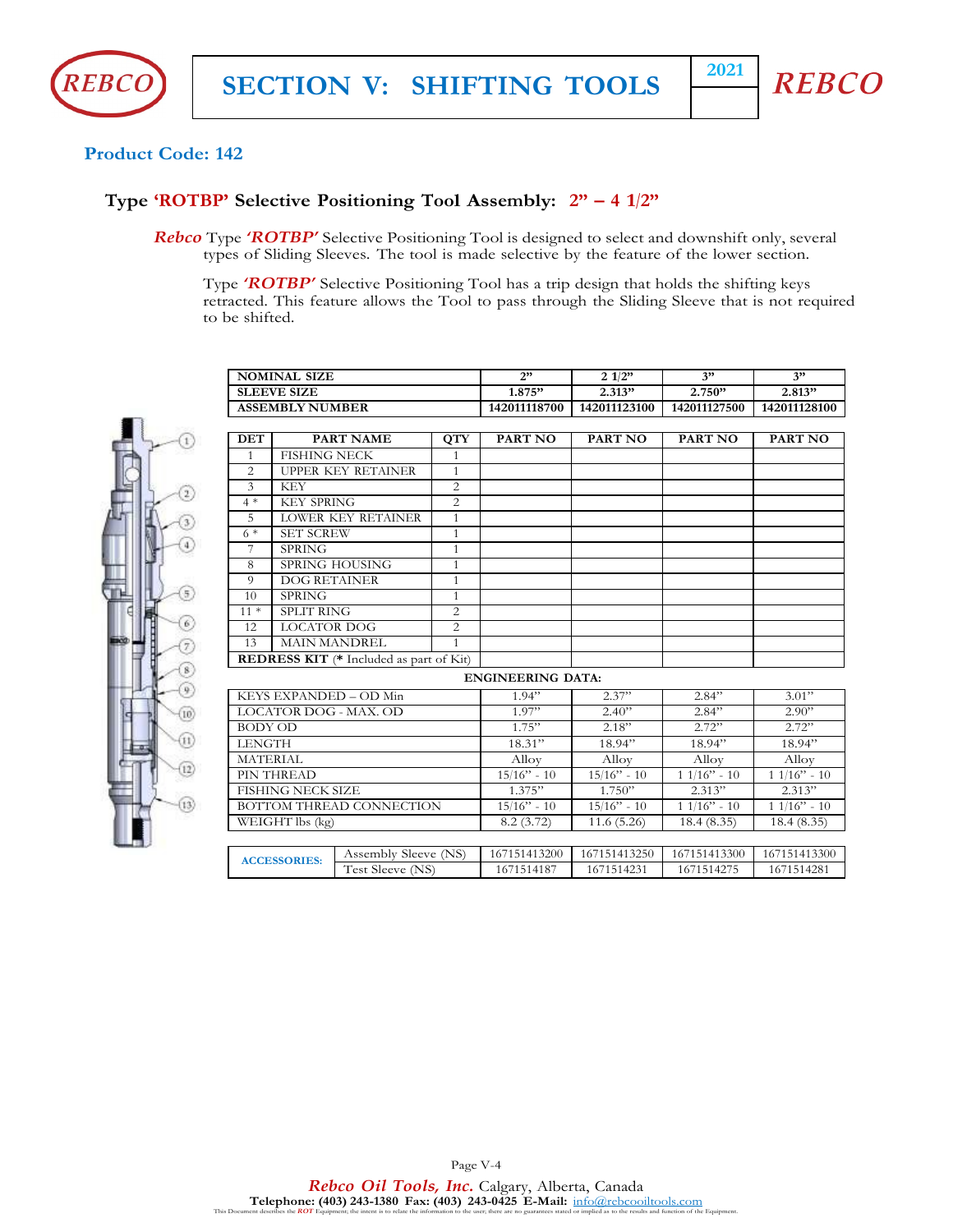

**SECTION V: SHIFTING TOOLS <sup>2021</sup>**



# **Type 'ROTBP' Selective Positioning Tool Assembly: Continued**



|                                                                       | <b>NOMINAL SIZE</b>      |                           |                | 4 $1/2$ "     | 4 $1/2"$      |
|-----------------------------------------------------------------------|--------------------------|---------------------------|----------------|---------------|---------------|
|                                                                       | <b>SLEEVE SIZE</b>       |                           |                | 3.688"        | 3.813"        |
|                                                                       | <b>ASSEMBLY NUMBER</b>   |                           |                | 142011136800  | 142011138100  |
|                                                                       |                          |                           |                |               |               |
| <b>DET</b>                                                            |                          | <b>PART NAME</b>          | <b>QTY</b>     | PART NO       | PART NO       |
| $\mathbf{1}$                                                          | <b>FISHING NECK</b>      |                           | $\mathbf{1}$   |               |               |
| 2                                                                     |                          | <b>UPPER KEY RETAINER</b> | $\mathbf{1}$   |               |               |
| 3                                                                     | <b>KEY</b>               |                           | 2              |               |               |
| $4 *$                                                                 | <b>KEY SPRING</b>        |                           | $\overline{2}$ |               |               |
| 5                                                                     |                          | <b>LOWER KEY RETAINER</b> | $\mathbf{1}$   |               |               |
| $6*$                                                                  | <b>SET SCREW</b>         |                           | $\mathbf{1}$   |               |               |
| 7                                                                     | <b>SPRING</b>            |                           | $\mathbf{1}$   |               |               |
| 8                                                                     | <b>SPRING HOUSING</b>    |                           | $\mathbf{1}$   |               |               |
| 9                                                                     | <b>DOG RETAINER</b>      |                           | $\mathbf{1}$   |               |               |
| 10                                                                    | <b>SPRING</b>            |                           | $\mathbf{1}$   |               |               |
| $11 *$                                                                | <b>SPLIT RING</b>        |                           | 2              |               |               |
| 12                                                                    | <b>LOCATOR DOG</b>       |                           | $\overline{c}$ |               |               |
| 13                                                                    |                          |                           | $\mathbf{1}$   |               |               |
| <b>MAIN MANDREL</b><br><b>REDRESS KIT</b> (* Included as part of Kit) |                          |                           |                |               |               |
|                                                                       |                          | <b>ENGINEERING DATA:</b>  |                |               |               |
|                                                                       | KEYS EXPANDED - OD Min   |                           |                | 4.07"         | 4.08"         |
|                                                                       | LOCATOR DOG - MAX. OD    |                           |                | 3.78"         | 3.91"         |
| <b>BODY OD</b>                                                        |                          |                           |                | 3.62"         | 3.75"         |
| <b>LENGTH</b>                                                         |                          |                           |                | 19.88"        | 19.88"        |
| <b>MATERIAL</b>                                                       |                          |                           |                | Alloy         | Alloy         |
|                                                                       | PIN THREAD               |                           |                | $11/16" - 10$ | $11/16" - 10$ |
|                                                                       | <b>FISHING NECK SIZE</b> |                           |                | 2.313"        | 2.313"        |
|                                                                       |                          | BOTTOM THREAD CONNECTION  |                | $11/16" - 10$ | $11/16" - 10$ |
|                                                                       | WEIGHT lbs (kg)          |                           |                | 36.2 (16.42)  | 38.2 (17.35)  |
|                                                                       |                          |                           |                |               |               |
|                                                                       | <b>ACCESSORIES:</b>      | Assembly Sleeve (NS)      |                | 167151413450  | 167151413450  |
|                                                                       |                          | Test Sleeve (NS)          |                | 1671514368    | 1671514381    |

Page V-5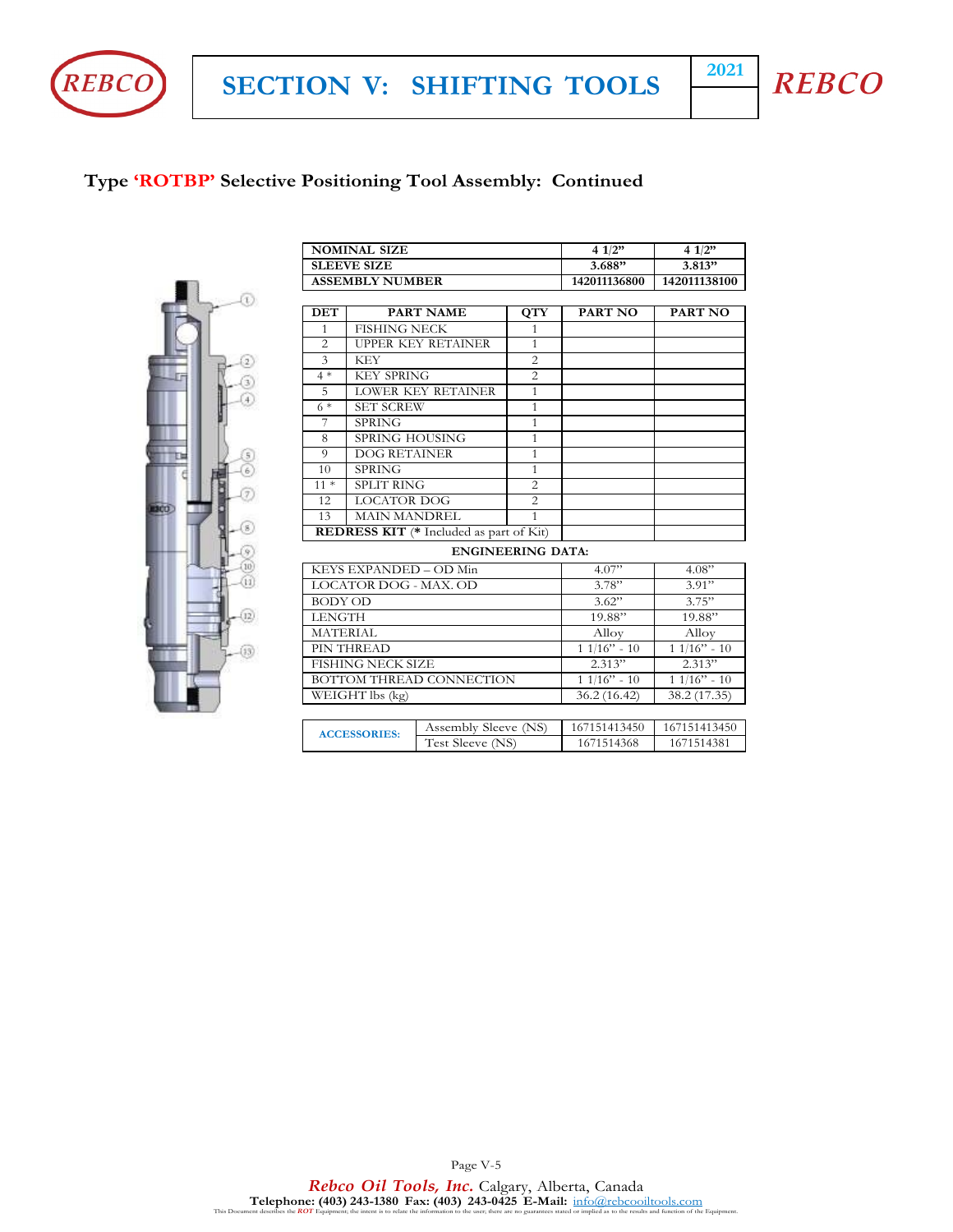



## **Product Code: 42**

## **Type 'ROTD-2' Shifting Tool Assembly: 1.900" – 4 1/2"**

- *Rebco* Type *'ROTD-2'* Shifting Tool is used to provide a safe, selective and controlled method of opening and closing Type **'BL'** Sliding Sleeve.
	- **NOTE**: Run Tool with the Collet **(DET 4) up** to **Open** Sleeves, or with Collet **down** (inverted position) to **Close** the Sleeves.

See **Fig 1.** For the proper adjustment procedures of Type **'ROTD-2'** Shifting Tool

|                 | <b>NOMINAL SIZE</b>                            |                |                          | 1.900"      |             | 21/16"      |  |
|-----------------|------------------------------------------------|----------------|--------------------------|-------------|-------------|-------------|--|
| <b>SIZE</b>     |                                                |                | 1.43"                    | 1.50"       | 1.56"       | 1.62"       |  |
|                 | <b>ASSEMBLY NUMBER</b>                         |                | 42032021430              | 42032021500 | 42032021560 | 42032021620 |  |
| <b>DET</b>      | <b>PART NAME</b>                               | <b>QTY</b>     | PART NO                  | PART NO     | PART NO     | PART NO     |  |
| $\mathbf{1}$    | <b>FISHING NECK</b>                            | $\mathbf{1}$   |                          |             |             |             |  |
| $2 *$           | <b>CAP SCREW</b>                               | $\mathbf{1}$   |                          |             |             |             |  |
| 3               | <b>MANDREL</b>                                 | $\mathbf{1}$   |                          |             |             |             |  |
| $\overline{4}$  | <b>COLLET</b>                                  | $\mathbf{1}$   |                          |             |             |             |  |
| 5               | CONNECTING ADJUSTOR                            | $\mathbf{1}$   |                          |             |             |             |  |
| $6*$            | <b>SET SCREW</b>                               | $\mathbf{1}$   |                          |             |             |             |  |
| $\tau$          | <b>CONTROL SLEEVE</b>                          | $\mathbf{1}$   |                          |             |             |             |  |
| 8               | <b>NUT</b>                                     | $\mathbf{1}$   |                          |             |             |             |  |
| $9 *$           | <b>SET SCREW</b>                               | $\mathbf{1}$   |                          |             |             |             |  |
| 10              | MANDREL SPRING                                 | $\mathbf{1}$   |                          |             |             |             |  |
| 11              | <b>RETRACTOR</b>                               | $\mathbf{1}$   |                          |             |             |             |  |
| 12              | RETAINER SLEEVE                                | $\mathbf{1}$   |                          |             |             |             |  |
| $13*$           | <b>SET SCREW</b>                               | $\mathbf{1}$   |                          |             |             |             |  |
| $14*$           | DOG SPRING                                     | 2              |                          |             |             |             |  |
| 15              | <b>SHIFTING DOG</b>                            | $\overline{c}$ |                          |             |             |             |  |
| $16*$           | PIN                                            | $\overline{2}$ |                          |             |             |             |  |
| 17              | <b>KEY</b>                                     | 2              |                          |             |             |             |  |
| $18*$           | <b>SHEAR PIN</b>                               | 3              |                          |             |             |             |  |
| $19*$           | <b>SET SCREW</b>                               | $\mathbf{1}$   |                          |             |             |             |  |
| 20              | <b>DOG RETAINER</b>                            | $\mathbf{1}$   |                          |             |             |             |  |
| 21              | THREAD PROTECTOR                               | $\mathbf{1}$   |                          |             |             |             |  |
| $22 *$          | <b>CAP SCREW</b>                               | $\mathbf{1}$   |                          |             |             |             |  |
|                 | <b>REDRESS KIT</b> (* Included as part of Kit) |                |                          |             |             |             |  |
|                 |                                                |                | <b>ENGINEERING DATA:</b> |             |             |             |  |
|                 | MAXIMUM OD - COLLET                            |                | 1.468"                   | 1.531"      | 1.593"      | 1.656       |  |
|                 | <b>MAXIMUM OD - BODY</b>                       |                |                          | 1.375"      |             | 1.500"      |  |
|                 | ADJUSTMENT LENGTH                              |                |                          |             | 14.94"      |             |  |
|                 | PIN THREAD CONNECTION                          |                | $15/16" - 10$            |             |             |             |  |
|                 | <b>FISHING NECK SIZE</b>                       |                | 1.187"                   |             |             |             |  |
| <b>LENGTH</b>   |                                                |                | 35.38"                   |             |             |             |  |
| <b>MATERIAL</b> |                                                |                | Alloy                    |             |             |             |  |
|                 | WEIGHT lbs (kg)                                |                | 8.6 (3.90)<br>8.7(3.95)  |             |             |             |  |

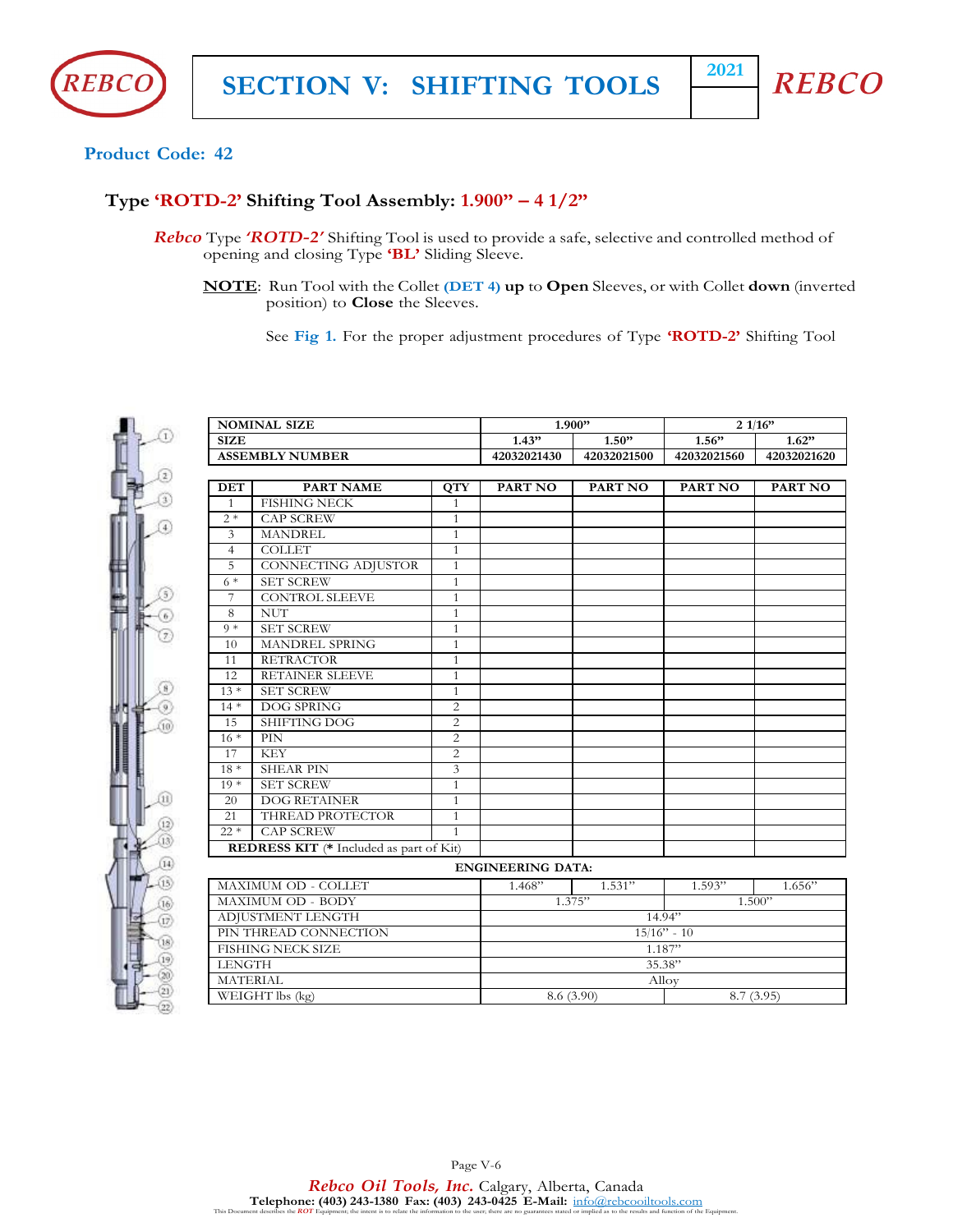



# **Type 'ROTD-2' Shifting Tool Assembly Continued**



| <b>NOMINAL SIZE</b>      |                                                |                | 23/8"                    |                |                |  |
|--------------------------|------------------------------------------------|----------------|--------------------------|----------------|----------------|--|
| <b>SIZE</b>              | 1.78"<br>1.81"                                 |                |                          |                | 1.87"          |  |
| <b>ASSEMBLY NUMBER</b>   |                                                | 42032021780    | 42032021810              | 42032021870    |                |  |
|                          |                                                |                |                          |                |                |  |
| <b>DET</b>               | <b>PART NAME</b>                               | <b>QTY</b>     | <b>PART NO</b>           | <b>PART NO</b> | <b>PART NO</b> |  |
| $\mathbf{1}$             | <b>FISHING NECK</b>                            | $\mathbf{1}$   |                          |                |                |  |
| $2*$                     | <b>CAP SCREW</b>                               | $\mathbf{1}$   |                          |                |                |  |
| 3                        | <b>MANDREL</b>                                 | $\mathbf{1}$   |                          |                |                |  |
| $\overline{4}$           | <b>COLLET</b>                                  | $\mathbf{1}$   |                          |                |                |  |
| 5                        | CONNECTING ADJUSTOR                            | $\mathbf{1}$   |                          |                |                |  |
| $6*$                     | <b>SET SCREW</b>                               | $\mathbf{1}$   |                          |                |                |  |
| 7                        | <b>CONTROL SLEEVE</b>                          | $\mathbf{1}$   |                          |                |                |  |
| 8                        | <b>NUT</b>                                     | $\mathbf{1}$   |                          |                |                |  |
| $9 *$                    | <b>SET SCREW</b>                               | $\mathbf{1}$   |                          |                |                |  |
| 10                       | MANDREL SPRING                                 | $\mathbf{1}$   |                          |                |                |  |
| 11                       | <b>RETRACTOR</b>                               | $\mathbf{1}$   |                          |                |                |  |
| 12                       | RETAINER SLEEVE                                | $\mathbf{1}$   |                          |                |                |  |
| $13*$                    | <b>SET SCREW</b>                               | $\mathbf{1}$   |                          |                |                |  |
| $14*$                    | <b>DOG SPRING</b>                              | $\overline{2}$ |                          |                |                |  |
| 15                       | <b>SHIFTING DOG</b>                            | $\overline{c}$ |                          |                |                |  |
| $16*$                    | PIN                                            | $\overline{2}$ |                          |                |                |  |
| 17                       | <b>KEY</b>                                     | $\overline{2}$ |                          |                |                |  |
| $18*$                    | <b>SHEAR PIN</b>                               | 3              |                          |                |                |  |
| $19*$                    | <b>SET SCREW</b>                               | $\mathbf{1}$   |                          |                |                |  |
| 20                       | <b>DOG RETAINER</b>                            | $\mathbf{1}$   |                          |                |                |  |
| 21                       | THREAD PROTECTOR                               | $\mathbf{1}$   |                          |                |                |  |
| $22 *$                   | <b>CAP SCREW</b>                               | $\mathbf{1}$   |                          |                |                |  |
|                          | <b>REDRESS KIT</b> (* Included as part of Kit) |                |                          |                |                |  |
|                          |                                                |                | <b>ENGINEERING DATA:</b> |                |                |  |
|                          | MAXIMUM OD - COLLET                            |                | 1.807"                   | 1.843"         | 1.906"         |  |
|                          | MAXIMUM OD - BODY                              |                |                          | 1.740"         |                |  |
|                          | ADJUSTMENT LENGTH                              |                |                          | 15.69"         |                |  |
| PIN THREAD CONNECTION    |                                                | $15/16"$ - 10  |                          |                |                |  |
| <b>FISHING NECK SIZE</b> |                                                | 1.375"         |                          |                |                |  |
| <b>LENGTH</b>            |                                                | 35.38"         |                          |                |                |  |
| <b>MATERIAL</b>          |                                                |                | Alloy                    |                |                |  |
| WEIGHT lbs (kg)          |                                                |                | 14.4(6.55)               |                |                |  |

Page V-7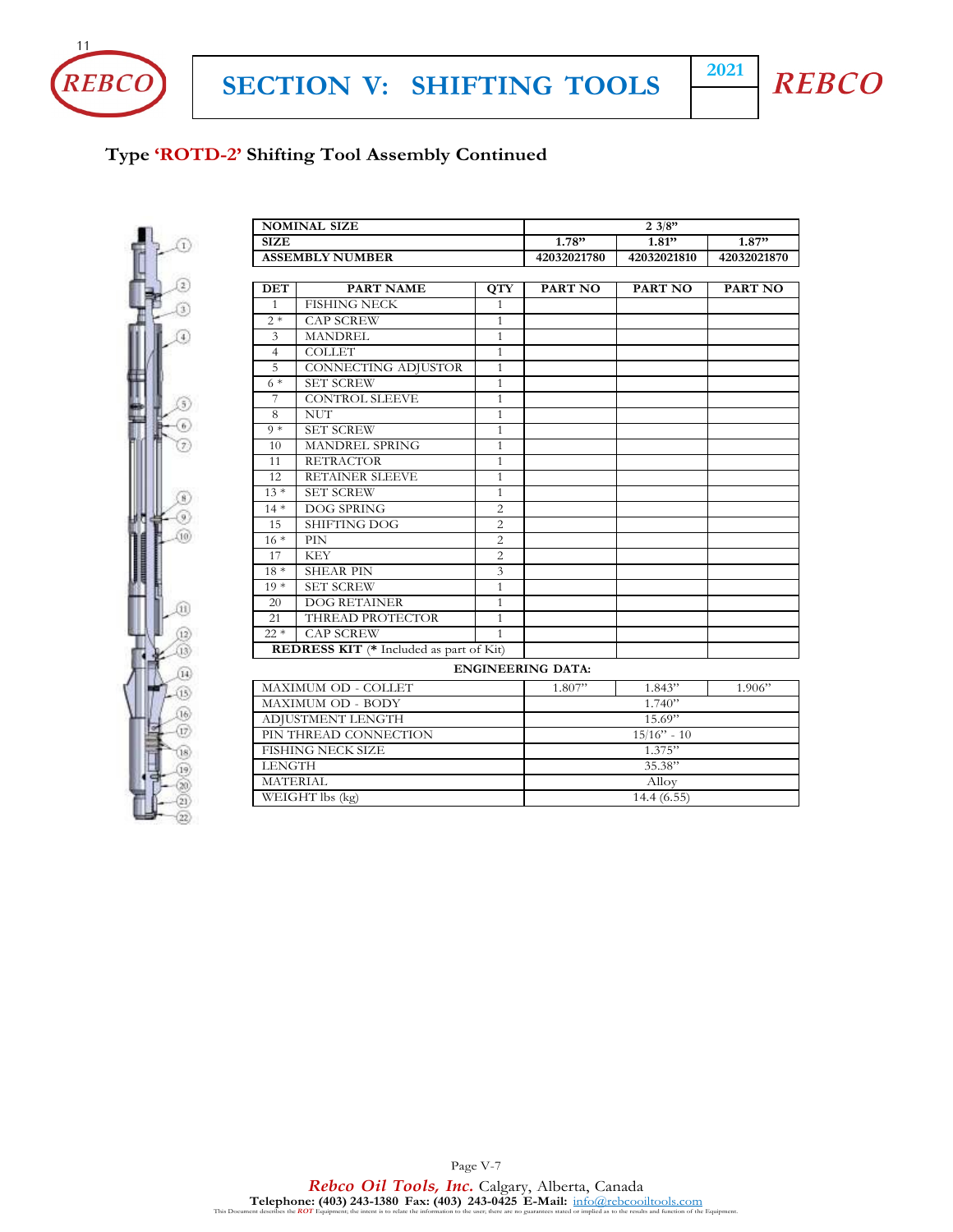



# **Type 'ROTD-2' Shifting Tool Assembly Continued**



| <b>NOMINAL SIZE</b>                            |                        |                | 27/8"         |             | 31/2"         |             |
|------------------------------------------------|------------------------|----------------|---------------|-------------|---------------|-------------|
| <b>SIZE</b>                                    |                        |                | 2.25"         | 2.31"       | 2.75"         | $2.81$ "    |
| <b>ASSEMBLY NUMBER</b>                         |                        |                | 42032022250   | 42032022310 | 42032022750   | 42032022810 |
|                                                |                        |                |               |             |               |             |
| <b>DET</b>                                     | <b>PART NAME</b>       | <b>QTY</b>     | PART NO       | PART NO     | PART NO       | PART NO     |
| $\mathbf{1}$                                   | <b>FISHING NECK</b>    | $\mathbf{1}$   |               |             |               |             |
| $2*$                                           | <b>CAP SCREW</b>       | $\mathbf{1}$   |               |             |               |             |
| 3                                              | <b>MANDREL</b>         | $\mathbf{1}$   |               |             |               |             |
| $\overline{4}$                                 | <b>COLLET</b>          | $\mathbf{1}$   |               |             |               |             |
| 5                                              | CONNECTING ADJUSTOR    | $\mathbf{1}$   |               |             |               |             |
| $6*$                                           | <b>SET SCREW</b>       | $\mathbf{1}$   |               |             |               |             |
| 7                                              | <b>CONTROL SLEEVE</b>  | $\mathbf{1}$   |               |             |               |             |
| 8                                              | <b>NUT</b>             | $\mathbf{1}$   |               |             |               |             |
| $9 *$                                          | <b>SET SCREW</b>       | $\mathbf{1}$   |               |             |               |             |
| 10                                             | MANDREL SPRING         | $\mathbf{1}$   |               |             |               |             |
| 11                                             | <b>RETRACTOR</b>       | $\mathbf{1}$   |               |             |               |             |
| 12                                             | <b>RETAINER SLEEVE</b> | $\mathbf{1}$   |               |             |               |             |
| $13 *$                                         | <b>SET SCREW</b>       | $\mathbf{1}$   |               |             |               |             |
| $14*$                                          | <b>DOG SPRING</b>      | $\overline{c}$ |               |             |               |             |
| 15                                             | <b>SHIFTING DOG</b>    | $\mathbf{2}$   |               |             |               |             |
| $16*$                                          | PIN                    | $\overline{c}$ |               |             |               |             |
| 17                                             | <b>KEY</b>             | $\overline{c}$ |               |             |               |             |
| $18*$                                          | <b>SHEAR PIN</b>       | 3              |               |             |               |             |
| $19*$                                          | <b>SET SCREW</b>       | $\mathbf{1}$   |               |             |               |             |
| 20                                             | <b>DOG RETAINER</b>    | $\mathbf{1}$   |               |             |               |             |
| 21                                             | THREAD PROTECTOR       | $\mathbf{1}$   |               |             |               |             |
| $22 *$                                         | <b>CAP SCREW</b>       | $\mathbf{1}$   |               |             |               |             |
| <b>REDRESS KIT</b> (* Included as part of Kit) |                        |                |               |             |               |             |
| <b>ENGINEERING DATA:</b>                       |                        |                |               |             |               |             |
| MAXIMUM OD - COLLET                            |                        |                | 2.281"        | 2.307"      | 2.781"        | 2.843"      |
| MAXIMUM OD - BODY                              |                        |                | 2.187"        |             | 2.687"        |             |
| ADJUSTMENT LENGTH                              |                        |                | 16.62"        |             | 17.12"        |             |
| PIN THREAD CONNECTION                          |                        |                | $15/16" - 10$ |             | $11/16" - 10$ |             |
| <b>FISHING NECK SIZE</b>                       |                        |                | 1.750"        |             | 2.313"        |             |
| <b>LENGTH</b>                                  |                        |                | 39.38"        |             | 39.44"        |             |

Page V-8

MATERIAL Alloy NEIGHT lbs (kg) 19.8 (8.98)

WEIGHT lbs (kg) 19.8 (8.98) 31.4 (14.24)